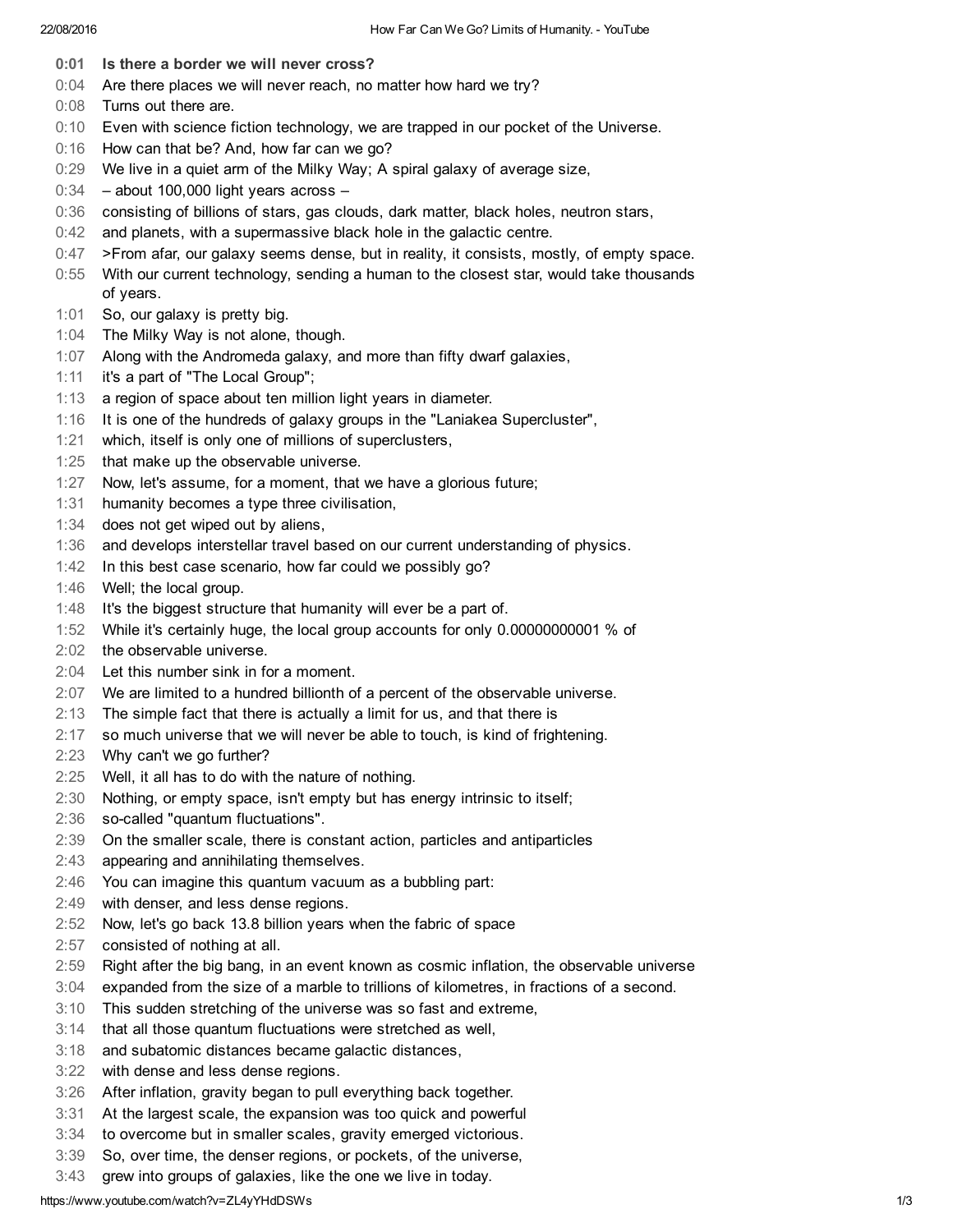- 3:47 Only stuff inside our pocket The Local Group is bound to us gravitationally.
- 3:53 But wait, what is the problem then?
- 3:56 Why can't we travel from our pocket, to the next one?
- 3:59 Here, dark energy makes everything complicated.
- 4:03 About six billion years ago, dark energy took over.
- 4:07 It's basically an invisible force or effect, that causes,
- 4:09 and speeds up the expansion of the universe.
- 4:13 We don't know why, or what dark energy is, but we can observe its effect clearly.
- 4:18 In the early universe, there were larger, cold spots around the local group,
- 4:22 that grew into clusters with thousands of galaxies.
- 4:26 We are surrounded by a lot of stuff, but none of those structures and galaxies
- 4:31 outside of the local group are gravitationally bound to us.
- 4:35 So the more the universe expands, the larger the distance between
- 4:39 us and other gravitational pockets becomes.
- 4:42 Over time, dark energy will push the rest of the universe away from us,
- 4:46 causing all the other clusters, galaxies, and groups to eventually become unreachable.
- 4:52 The next galaxy group is already millions of light years away,
- 4:55 but all of them are moving away from us, at speeds we can't, ever, hope to match.
- 5:00 We could leave the local group, and then fly through intergalactic space,
- 5:04 into the darkness, but we would never arrive anywhere.
- 5:08 While we will become more and more stranded, the local group will become more tightly bound,
- 5:13 and merge together to form one giant elliptical galaxy, with the unoriginal name "Milkdromeda"
- 5:19 in a few billion years.
- 5:21 But it becomes even more depressing:
- 5:24 at some point, the galaxies outside the local group, will be so far away,
- 5:28 that they will be too faint to detect, and the few photons that do make it to us,
- 5:33 will be shifted to such long wavelengths, that they will be undetectable.
- 5:37 Once this happens, no information outside of the local group will be able to reach us.
- 5:42 The universe will recede from view.
- 5:45 It will appear to be dark and empty in all directions, forever.
- 5:50 A being born in the far future in Milkdromeda,
- 5:53 will think there is nothing but its own galaxy in the entire universe.
- 5:56 When they look far into empty space, they will only see more emptiness and darkness;
- 6:01 they won't be able to see the cosmic background radiation,
- 6:05 and they won't be able to learn about the Big Bang.
- 6:08 They will have no way of knowing what we know today;
- 6:11 the nature of the expanding universe, where it began, and how it will end.
- 6:16 They will think the universe is static and eternal.
- 6:20 Milkdromeda will be an island in the darkness, slowly getting darker and darker.
- 6:26 But still, with its trillions of stars, the local group is certainly
- 6:31 large enough for humanity.
- 6:33 After all, we still haven't figured out how to leave our solar system,
- 6:36 and we have billions of years to explore our galaxy.
- 6:40 We have the incredible luck to exist at the perfect moment in time to see,
- 6:44 not only our future but also our most distant past.
- 6:48 As isolated and remote as the local group is, we can perceive the entire universe,
- 6:53 grand and spectacular as it is right now.
- 6:59 This video was sponsored by SquareSpace.com/nutshell
- 7:03 Do you feel isolated in a humongous universe?
- 7:05 Why not set up a website or blog and share your thoughts with other
- 7:08 humanoids around you?
- 7:10 Squarespace lets you do that with easy-to-understand tools